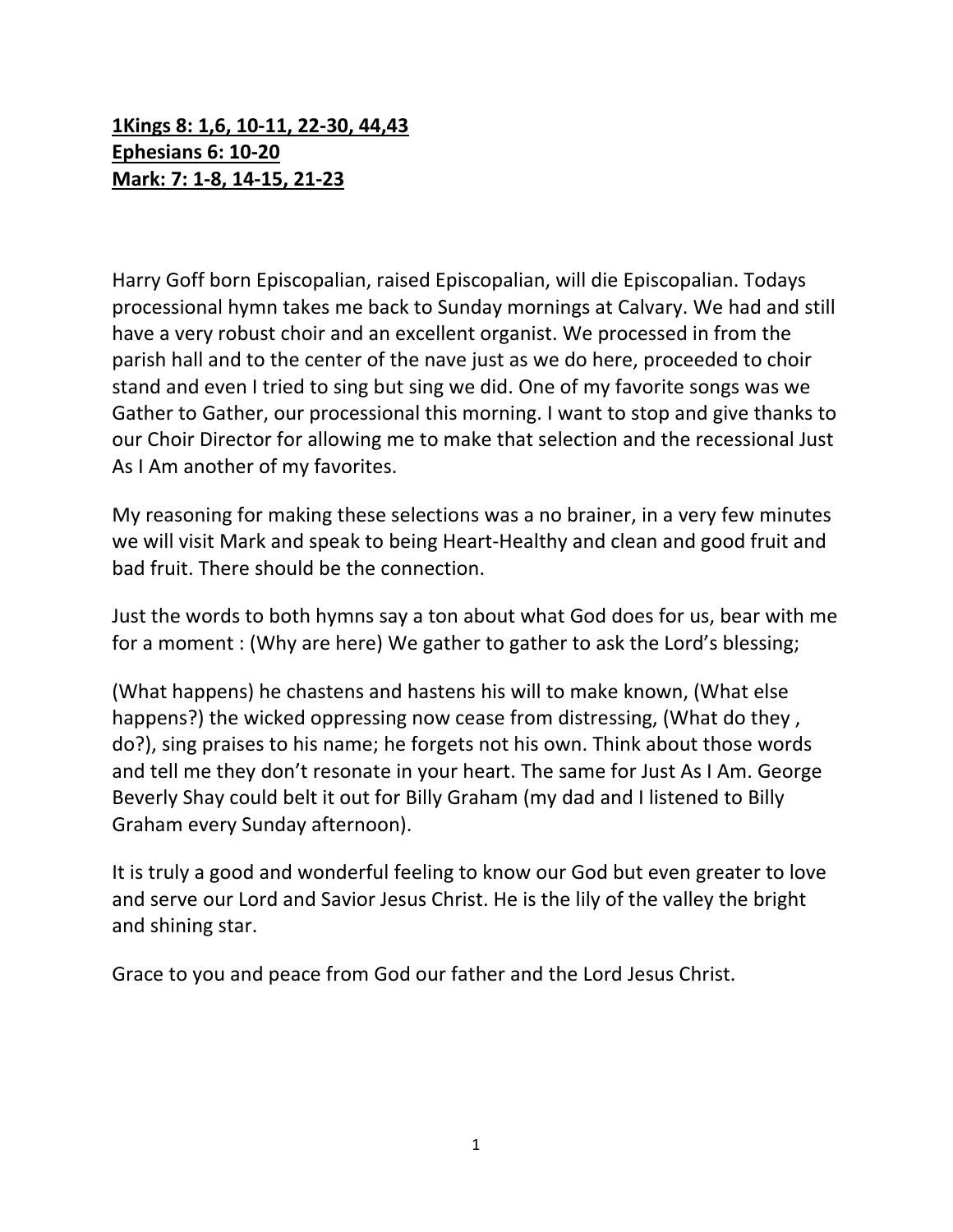William Barclay the writer wrote:

One of the great troubles of life is that we do not take the commands and the demands of God sufficiently and seriously.

Somehow, although we know them so well, we are often prepared just to ignore them or not to forget them, as if they did not matter very much. When we disobey God, when we take our own way, we are not so much breaking God's law as we are breaking God's heart. One of the things which keeps us from doing many a wrong thoughtlessness and our disobedience hurt the heart of God, then we would fear and dread to disobey him.

It is not required to give a sermon a title, but it gives what the preacher has to say some fulness and meaning. Building a Healthy‐Heart is appropriate for todays sermon because Jesus wants us to nurture our hearts with a heart‐healthy diet so that our hearts will produce good fruits rather than bad or evil fruits.

Our gospel today is proceeded by activity in John, remember he fed five thousand, walked on water, healing the sick in Gennesaret, throngs following him just to touch his cloak to be healed

Let us not forget his ministering to the Gentiles, he exorcised a demon from the daughter of a Syrophoenician woman so you say what does any of this have to do with a healthy heart and I say lets look at the players, who are they, where are they from and how are important are they. That look may show us where the healthy heart comes into play.

The players are the scribes and Pharisees men of deep religious conviction. We have met them before, some have appeared to be in opposition to Jesus but are they really? They are not They were really driven by a desire to please God just as many of us today are when placed in a similar position.

The setting for the problems of the scribes and Pharisees is in Jewish law with its broad array of principles and how do you apply them and where and when do you apply them.

An example of a Jewish principle that could cause a problem is found in Exodus chapter 20:8‐10 and I quote: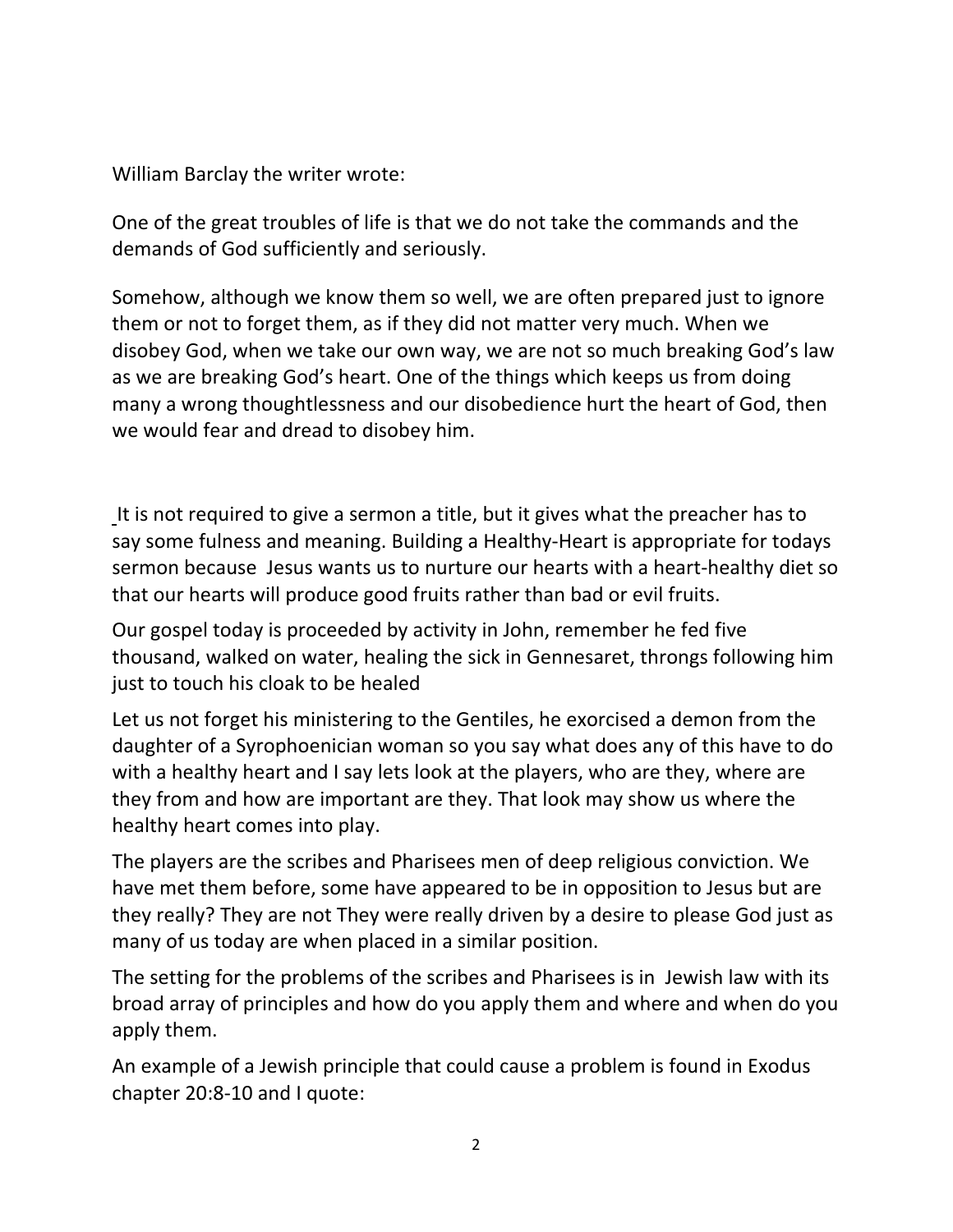**"Remember the Sabbath day, keep it holy. Labor six days, but the seventh day is sabbath to your God you shall not do any work in it." (Exodus 20:8‐10)** What does it mean if you are a priest, can you preach? What does it mean if you are a doctor can you help the sick?

Today as yesterday they sometimes went to far and left common sense behind. Here is another example we can identify with: Jewish law required priests to **cleanse their hands before approaching the altar.** Pretty simple right, the scribes and Pharisees decided that this should apply to everyone. It's not that simple and as today we can and do go to far and forget sense and reason.

If we just stopped and thought there could be a thousand questions for just one law and a thousand answers. This could go on forever, ad infinitum. Something came into play that even today we sometimes forget, **It was called Common Sense and it caused people to think ahead and work ahead.**

There is a but here: Remember cleansing hands before approaching the altar, for priest. Well, if the priests cleanse their hands, scribes and Pharisees should also cleanse theirs, and the disciples of the scribes and Pharisees as well.

Keep in mind that old phrase: What's good for the goose is good for the gander or ganders.

Give them or us a little power or responsibility and we lose our minds and proceed to drive everyone crazy.

They had started out trying to please God and ended up trying to control the world. We are approaching that point, but it is not going to happen!

Questions asked, suggestions made, why not just click on the arrow, use Bluetooth, use the hot spot in in the library someone has the answer to all your needs and wants. Someone was there to tell Jesus to pay attention to the footnotes, so smart he does not realize FOOTNOTES! What are they or THEM?

In our lives there are people who have all the answers to all the questions, they believe that you will be OK if you just do what they say, someone who is buried so deep they can't see the forest for the trees but they want us with them in deep. Don't they just drive you up those trees or up a wall. Shame shame!

Christians are sometimes like that. That kind of Christian drives people away from the church, because someone made them feel small and maybe not welcome, tried to force them into a mold and made them feel uncomfortable. They ran into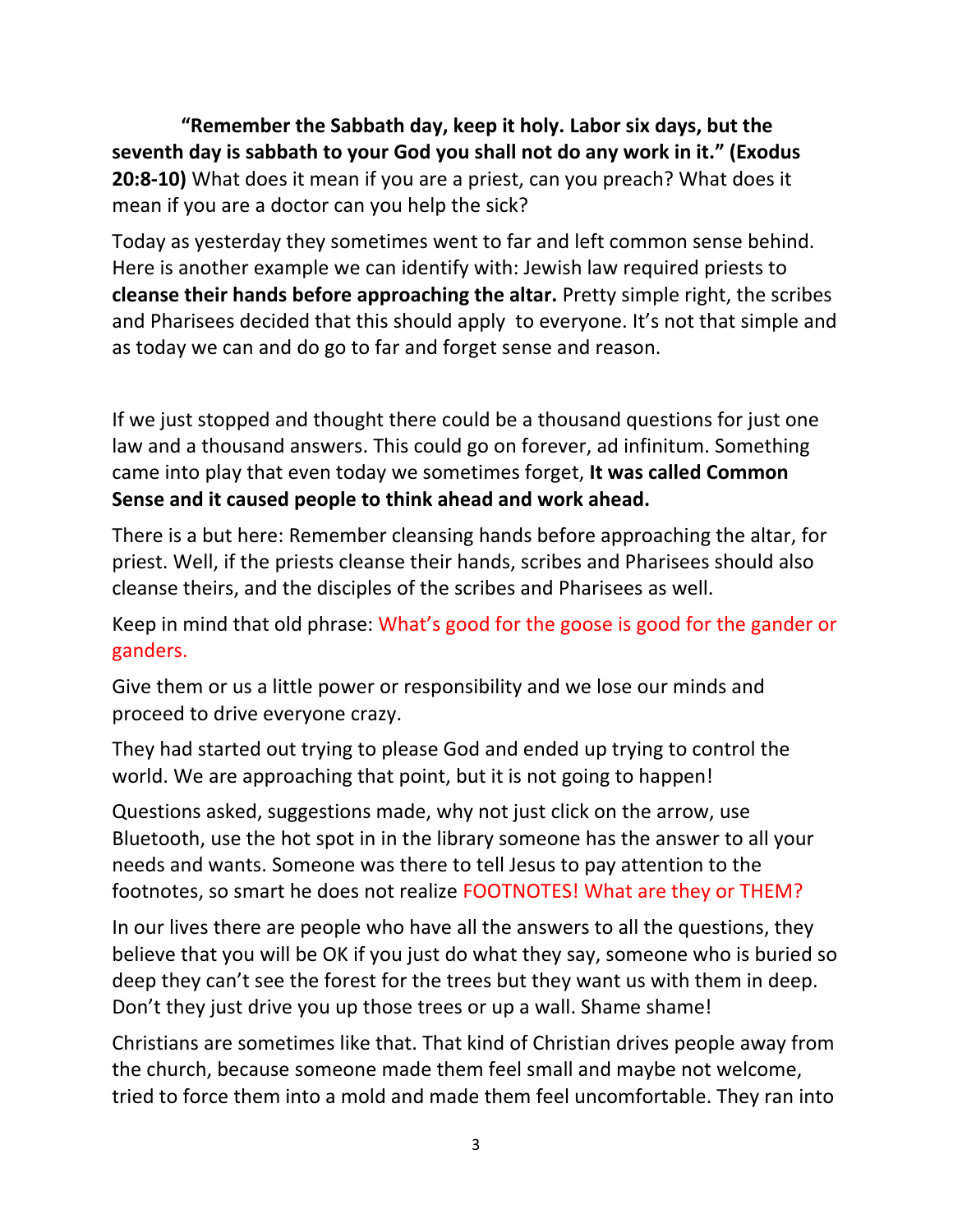the church KNOW IT ALL! Jesus did not emphasize KNOWING everything. He emphasized LOVING everyone.

At **ST. BARNABAS WE LOVE YOU (3)! Because PRAISE and LOVE is WHAT WE DO!** 

There is a big difference between loving someone and knowing everything. We will never win a person to Christ for knowing more than them but just might for loving them.

Jesus warned the scribes and Pharisees that they honored God with their lips, not with their hearts.

I am quoting from todays gospel directly:

**HE said:** 

 **"You set aside the commandant of God, And hold tightly to the tradition of men" v. 8** 

**Then he said:** 

 **"There is nothing from outside of the man, that going into him can defile him; but the things which proceed out of the man are those that defile him" v. 15** 

**Jesus went on to say:** 

 **"For from within, out of the hearts of men, proceed evil thoughts, adulteries, sexual sins, murders, thefts, covetings, wickedness, deceit, lustful desires, an evil eye, blasphemy, pride, and foolishness.**